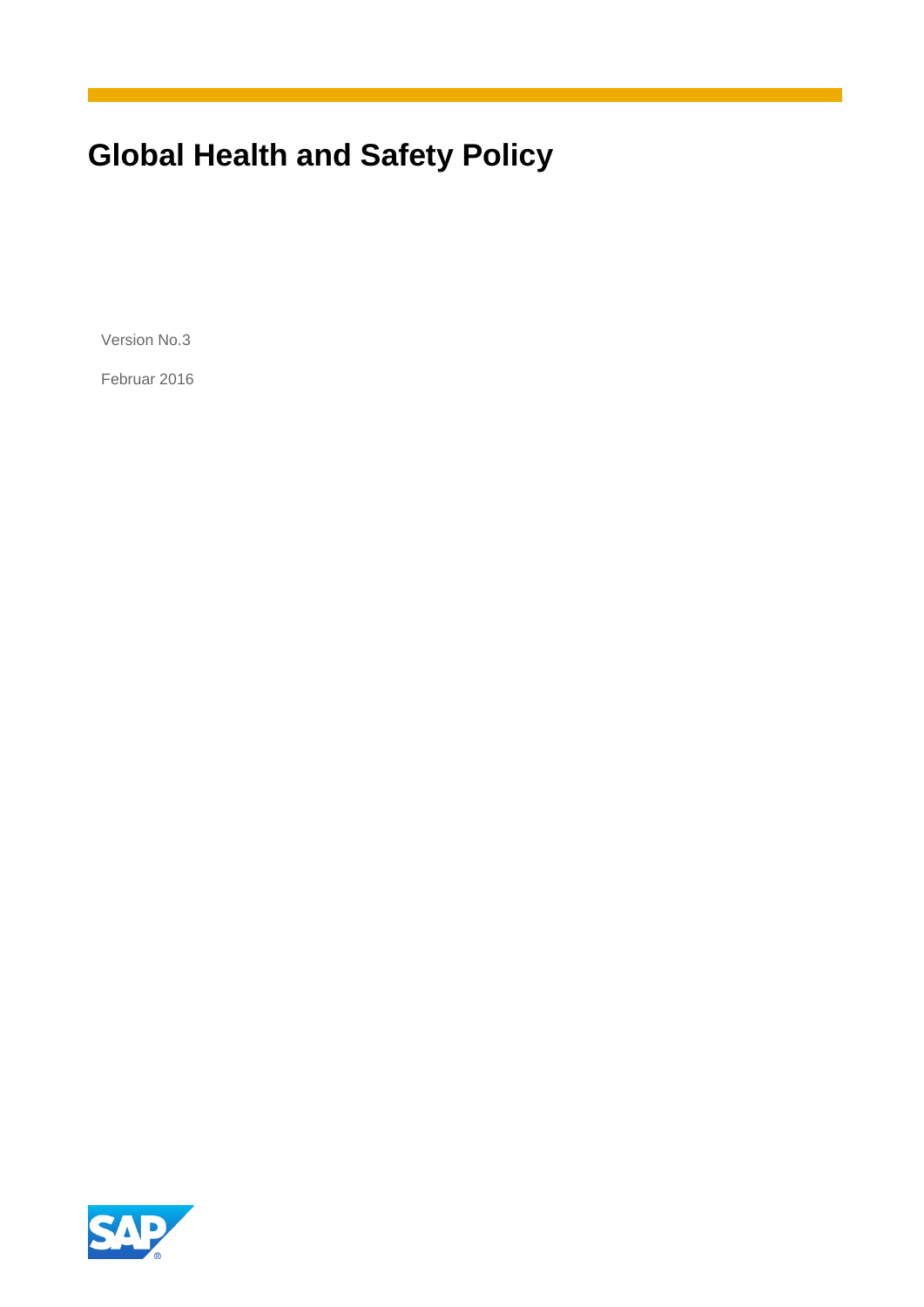## **Table of content**

| 4.1 |  |
|-----|--|
|     |  |



Copyright/Trademark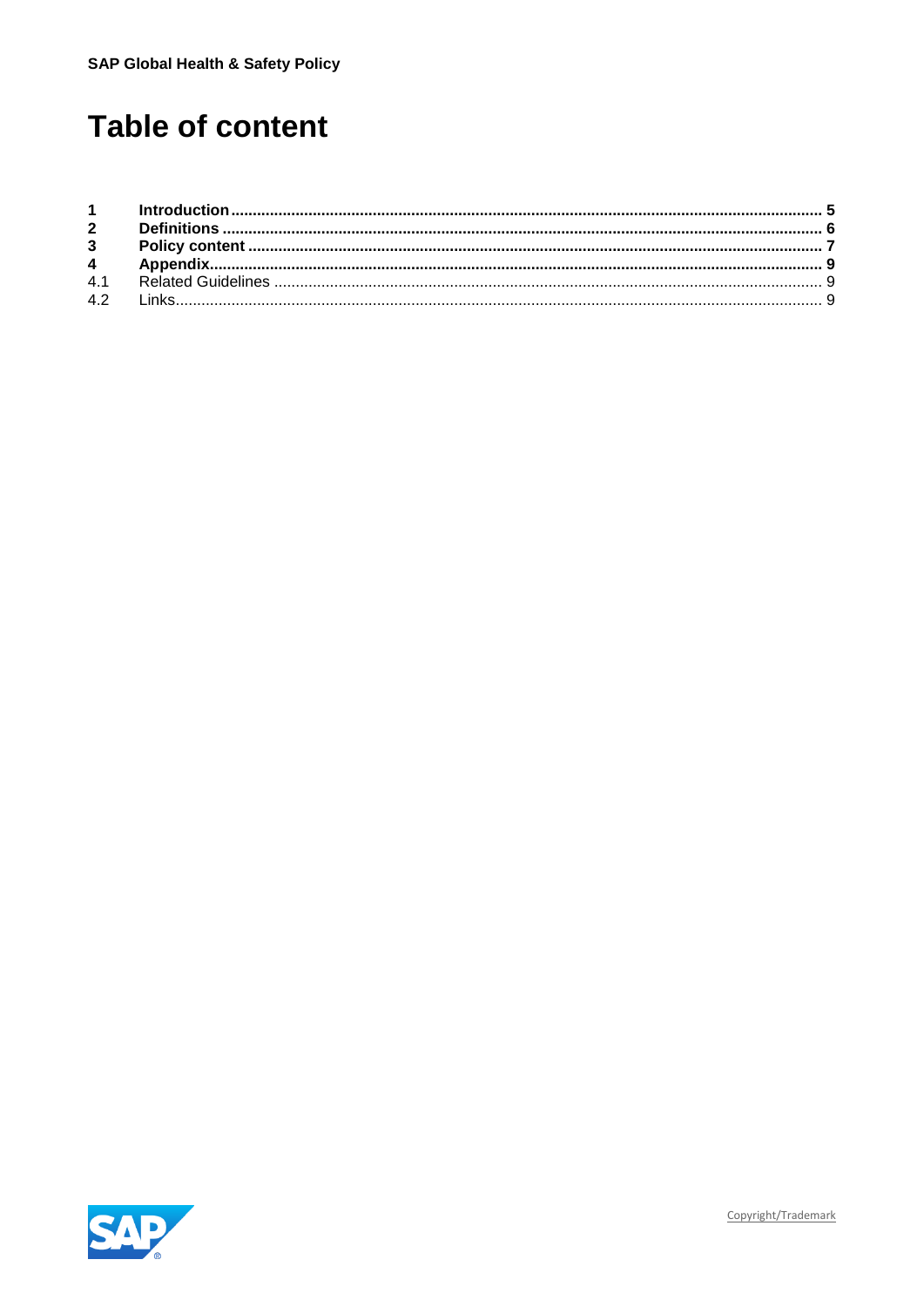## **Cover Sheet**

| <b>Objective</b>                             | The SAP Global Health & Safety Policy is an integral part of SAP's long-term<br>$\bullet$<br>commitment to sustainability. It provides a framework that supports business<br>processes, leadership behavior and culture by addressing, integrating, and<br>leveraging health, occupational safety, well-being, and stress-management<br>topics. The objective is to ensure employees' long-term employability,<br>engagement and creativity in developing sustainable value for our<br>organization, for our customers, and for themselves.                                                                                                                                                                                                                                                                                                                                                                                                                                                                                                                                                                                                                                                                                                                                                                                                                                                                 |
|----------------------------------------------|-------------------------------------------------------------------------------------------------------------------------------------------------------------------------------------------------------------------------------------------------------------------------------------------------------------------------------------------------------------------------------------------------------------------------------------------------------------------------------------------------------------------------------------------------------------------------------------------------------------------------------------------------------------------------------------------------------------------------------------------------------------------------------------------------------------------------------------------------------------------------------------------------------------------------------------------------------------------------------------------------------------------------------------------------------------------------------------------------------------------------------------------------------------------------------------------------------------------------------------------------------------------------------------------------------------------------------------------------------------------------------------------------------------|
|                                              |                                                                                                                                                                                                                                                                                                                                                                                                                                                                                                                                                                                                                                                                                                                                                                                                                                                                                                                                                                                                                                                                                                                                                                                                                                                                                                                                                                                                             |
| <b>Rationale</b>                             |                                                                                                                                                                                                                                                                                                                                                                                                                                                                                                                                                                                                                                                                                                                                                                                                                                                                                                                                                                                                                                                                                                                                                                                                                                                                                                                                                                                                             |
| Why - the benefits and<br>strategy alignment | The Global Health & Safety Policy supports SAP Business and People Strategy and<br><b>SAP Social Sustainability:</b><br>At SAP, we attract, develop, and retain people and enable organization to:<br>$\bullet$<br>- inspire innovation<br>- lead change and<br>- create ultimate customer satisfaction.<br>All in accordance to support SAP's vision of "Help the world run better and<br>$\bullet$<br>improve people's lives".<br>Employees who feel healthy, respected, and supported can efficiently utilize<br>$\bullet$<br>their full potential, thereby enabling SAP to better anticipate and meet or<br>exceed the needs of its customers by providing high-quality products and<br>services.<br>Effectively addressing health and safety issues in our organization allows us<br>$\bullet$<br>to better leverage potential and performance within our talented workforce.<br>Standardized processes enable consistent procedures throughout the<br>$\bullet$<br>organization (creation of ergonomic working conditions, management<br>awareness, availability of supporting services, anti-pandemic measures, and<br>so on).<br>By driving support for the implementation of the above, SAP Health and SAP<br>$\bullet$<br>Occupational Safety are contributing to SAP's long-term strategic commitment<br>to sustainability in order to enhance its profitability, compliance, and<br>reputation. |
| <b>Risk of Non-compliance</b><br>to SAP      | Customers, investors, analysts, and other stakeholders are increasingly<br>$\bullet$<br>asking for proof points of SAP's sustainability performance. Without the SAP<br>Global Health & Safety Policy, we might experience conflicts with, or even<br>lose, customers who have a strong focus on social compliance in their supply<br>chain. This aspect is particularly relevant because SAP needs to be a role<br>model in order to be a credible supplier of health and safety sustainability<br>solutions.<br>Periods of change and transformation present important opportunities to<br>$\bullet$<br>positively influence health, to motivate, and to stimulate productivity by<br>providing appropriate employee support. These periods are characterized by:<br>Increases in work-related illness, absenteeism, and presenteeism<br>A lack of appropriate procedures in the case of global health hazards,<br>such as pandemics<br>Loss of reputation as an "employer of choice" and a thought leader in the field<br>$\bullet$<br>of first-class health and safety management.                                                                                                                                                                                                                                                                                                                      |

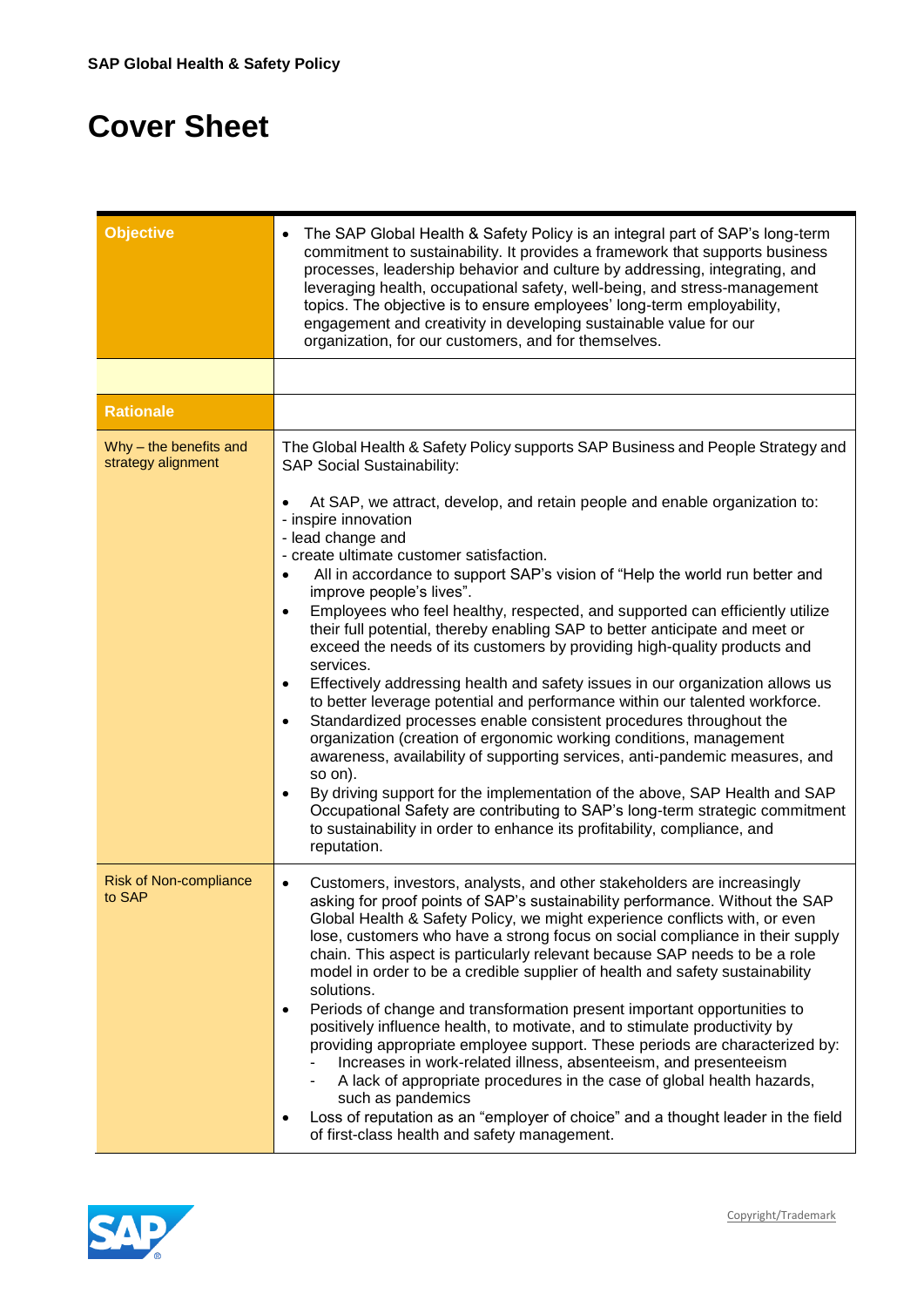#### **SAP Global Health & Safety Policy**

| <b>Applicability</b>                  |                                                                                                                                                                                                                                                                                                                                                                                                                |
|---------------------------------------|----------------------------------------------------------------------------------------------------------------------------------------------------------------------------------------------------------------------------------------------------------------------------------------------------------------------------------------------------------------------------------------------------------------|
| Primary group applicable<br>to        | All employees, specifically managers<br>$\bullet$                                                                                                                                                                                                                                                                                                                                                              |
| <b>Indirectly Affected Areas</b>      | All parts of SAP's organization being responsible for health & safety topics<br>$\bullet$                                                                                                                                                                                                                                                                                                                      |
| Confidentiality                       | External<br>$\bullet$                                                                                                                                                                                                                                                                                                                                                                                          |
| Enforcement                           | Compliance is monitored by internal reviews through management and/or HR<br>$\bullet$<br>and/or the global internal audit services at SAP<br>An act in contravention of SAP's Health & Safety Management Policy can<br>$\bullet$<br>result in severe consequences that affect employer and employees and which<br>may lead to further internal investigation and/or legal action by SAP or<br>external parties |
| <b>Ownership</b>                      |                                                                                                                                                                                                                                                                                                                                                                                                                |
| <b>Policy Owner</b>                   | Natalie Lotzmann - Chief Medical Officer, Global Health Management<br>$\bullet$<br>Beate Hinze - Occupational Safety Engineering Germany<br>$\bullet$                                                                                                                                                                                                                                                          |
| <b>Board Area</b>                     | Human Resources and Global Finance & Administration<br>$\bullet$                                                                                                                                                                                                                                                                                                                                               |
| <b>Board Sponsor</b>                  | Luka Mucic, Stefan Ries<br>$\bullet$                                                                                                                                                                                                                                                                                                                                                                           |
| <b>Board Area Contact</b>             | Peter Rasper; Natalie Lotzmann<br>$\bullet$                                                                                                                                                                                                                                                                                                                                                                    |
| <b>Reviewers</b>                      | Peter Rasper, Daniel Schmid, Matthias Grimm<br>$\bullet$                                                                                                                                                                                                                                                                                                                                                       |
| <b>Approved by (Board</b><br>Members) | <b>Executive Board</b><br>$\bullet$                                                                                                                                                                                                                                                                                                                                                                            |
| <b>Document Information</b>           |                                                                                                                                                                                                                                                                                                                                                                                                                |
| <b>Master Document URL</b>            | <b>URL LInk</b><br>$\bullet$                                                                                                                                                                                                                                                                                                                                                                                   |
| <b>Release Date</b>                   | First Release: September 2009, Review April 2012, Review September 2015<br>$\bullet$                                                                                                                                                                                                                                                                                                                           |
| <b>Review / Update Due</b><br>Date    | 2017<br>$\bullet$                                                                                                                                                                                                                                                                                                                                                                                              |

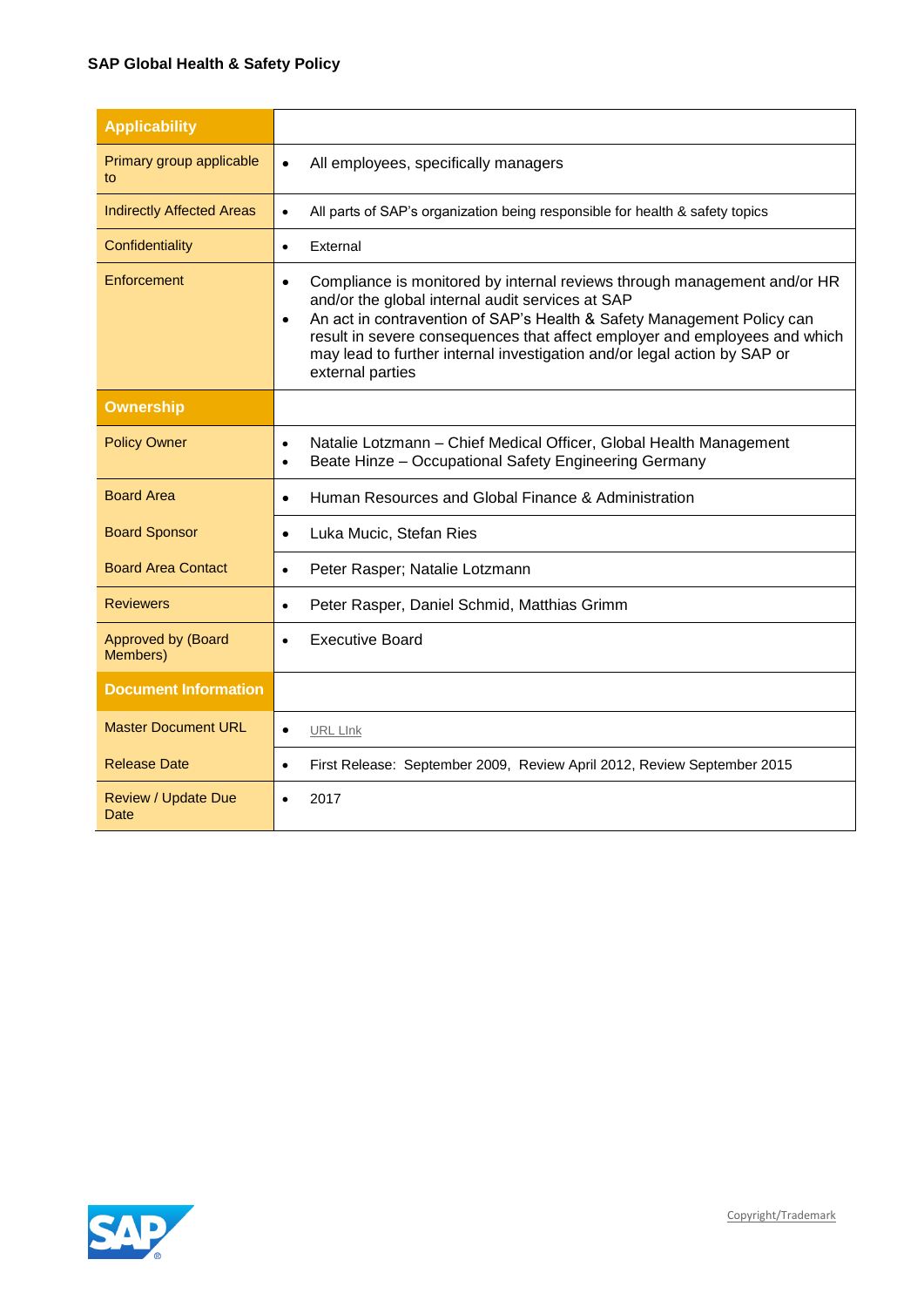## <span id="page-4-0"></span>1 Introduction

SAP has a long tradition of excellence in employee health, safety, and well-being as a prerequisite for delivering outstanding, innovative products and solutions. The importance and recognition the company attaches to this area are a clear demonstration of SAP's commitment to its employees, customers, and business partners. **This policy is an extension of our public commitment to the Luxembourg Declaration on Workplace Health Promotion and the International Labor Organization (ILO) Core Conventions.** It supports the execution of SAP's Global Health Strategy being a key element in ensuring that SAP´s people agenda is successfully implemented in a sustainable way and thereby contributes to achieve SAP's business objectives.

As a business software company, **SAP does not have the occupational health and safety issues associated with manufacturing or heavy-industry jobs**. Most of our employees have sedentary, intellectually demanding jobs in a constantly changing business environment that demands very considerable flexibility and agility. Therefore, typical health and safety management issues at SAP are ergonomic and safe workplaces, stress management, self-management, work-life balance, travel medicine, and general medical prevention relating to demographic change.

#### **Moreover, as a software company, SAP delivers solutions and services that do not entail the traditional product-safety issues associated with many other industries. SAP does not have a physical production process that poses direct health and safety risks for our employees or customers.**

The SAP Global Health & Safety Policy provides a framework aimed at supporting business processes and leadership behavior by addressing, integrating, and leveraging health, safety, wellbeing, and stress-management topics as the key to successfully meeting our corporate objectives. The creation of an environment that promotes well-being at work is an important part of the corporation's responsibility to its employees and of a lasting and sustainable business strategy for a healthy, top-performing company.

The policy is built on the SAP culture "How We Run" as the foundation for all business activities. "How We Run" was created from the input of thousands of people across SAP who sent it their ideas and feedback. The How We Run team identified the major themes, and crafted a first draft. Everyone then had the chance to join sounding boards, and give their feedback on the draft. Based on this feedback, the final version was created.

"How We Run" – consisting of

- Keep the promise
- Tell it like it is
- Stay curious
- Build bridges, not silos, and
- Embrace differences

provides the guiding principles on top of which we can create the basis for personal health and efficiency, and contribute to the good reputation of SAP as an employer of choice.



[Copyright/Trademark](http://www.sap.com/company/legal/copyright/index.epx)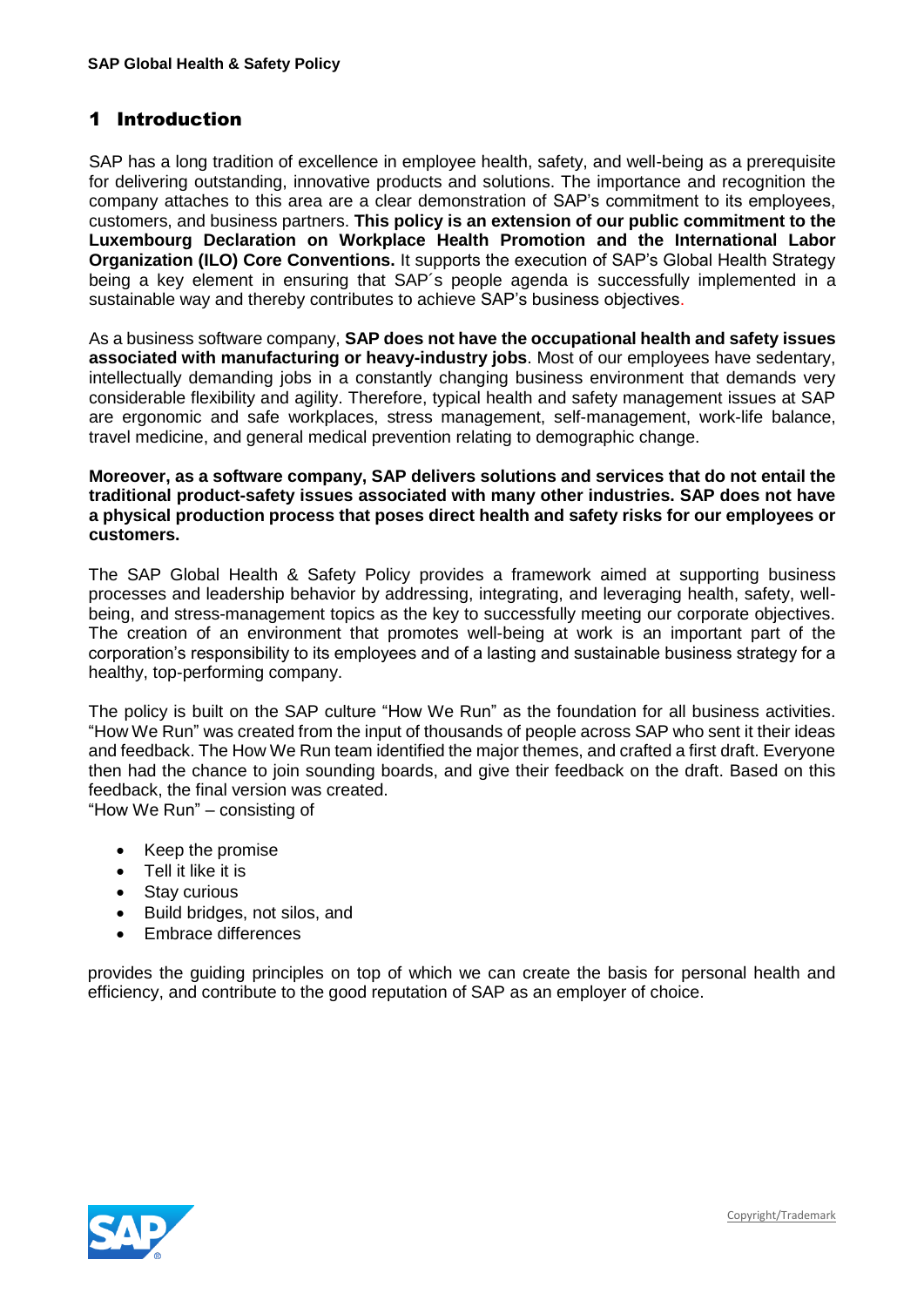## <span id="page-5-0"></span>2 Definitions

- The United Nations World Health Organization defines health as "*a state of complete physical, mental and social well-being and not merely the absence of disease or infirmity.*" Experts agree that, in addition to the physical working environment, there are business culture and leadership aspects that affect an individual's health, creativity, and performance – for better or worse.
- Therefore, at SAP, the terms "health", "well-being", and "safety" refer to the constructive interaction between physical, mental, and social factors. These factors include the way of working, communication, work atmosphere, work environment, and attitude.
- SAP is committed to the health and safety of all its employees. Our support for occupational safety, health, and well-being through prevention is vital to our innovation, productivity, and employee morale. In short: vital to SAP as a healthy organization.
- "Burnout" is the combination of emotional exhaustion in the workplace and chronic stress, and can lead to a depletion of resources, and to emotional and mental fatigue. Burnout is often construed as the result of a period of expending too much effort at work while having too little recovery time. If employees are unable to balance their lifestyles appropriately, the result may be exhaustion, symptoms of burnout, and other signs of continuous overstrain. These in turn lead to lower performance and efficiency in the workplace and a reduced quality of life: a state that ultimately threatens both the individual and the effectiveness of the organization. But burnout can be alleviated or averted through the appropriate implementation of stress management and worklife balancing measures.
- SAP defines sustainability as a management principle that holistically addresses economic, social, and environmental risks and opportunities for increased profitability and an enhanced reputation.

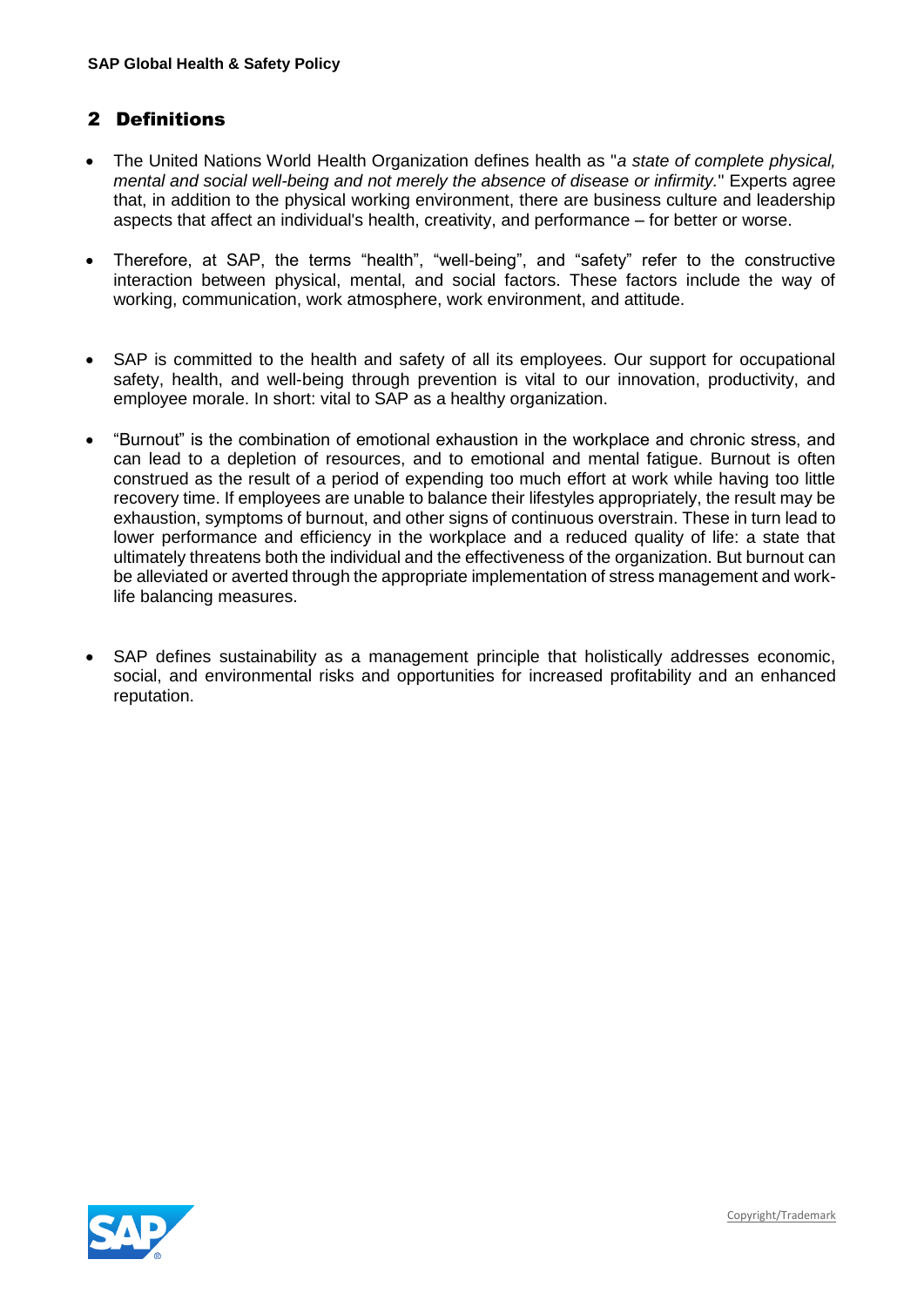## <span id="page-6-0"></span>3 Policy Content

Although SAP does not essentially operate production units and therefore does not have to deal with the classic physical and chemical health hazards, the SAP Global Health & Safety Management Policy goes well beyond the statutory legal requirements. We at SAP are committed to promoting health, safety, and mental and emotional well-being at SAP and beyond in order to become a role model for sustainable people management.

Together with our managers and employees, we want to achieve the following objectives:

- Provide a safe and health-promoting workplace for all our employees worldwide. This is also a prime objective in the operation of our facilities.
- Promote health, safety, well-being, and the ability to perform well at work by providing appropriate employee information, education, and support. As a learning organization, we also encourage our employees' involvement in shaping their working conditions and in being proactive.
- Take into account ergonomic findings that are relevant to the design of our workplaces, work processes, and working environment.
- Promote and monitor a process of continuous improvement (including regular employee surveys that cover topics such as the working environment, equal opportunities, professional happiness, well-being, and work-life balance) and define action areas when there is a need for change.
- Support managers in their obligation to act responsibly as regards equal opportunities and in respecting and protecting employees' health and safety, and their ability to perform well at work.
- Create an environment that enables individual work-life balance and healthy working conditions and that is supportive of people who wish to raise a family while pursuing their career objectives.
- Engage with our suppliers, partners, and customers to promote the topics of people health and occupational safety beyond the boundaries of our company. Health and safety are important criteria in the selection of suppliers.
- Comply with all the applicable statutory and legal regulations. If we consider legislation to be insufficient, we commit ourselves to standards that go beyond statutory requirements.
- Systematically analyze our activities for possible risks and take appropriate precautions; investigate and address work-related incidents.
- Encourage dialog with employees, business partners, authorities, neighbors, and the public. Cooperate openly with the authorities on a basis of mutual trust, and participate in shaping practical provisions.
- Provide services and solutions that are safe for our customers and employees to use.

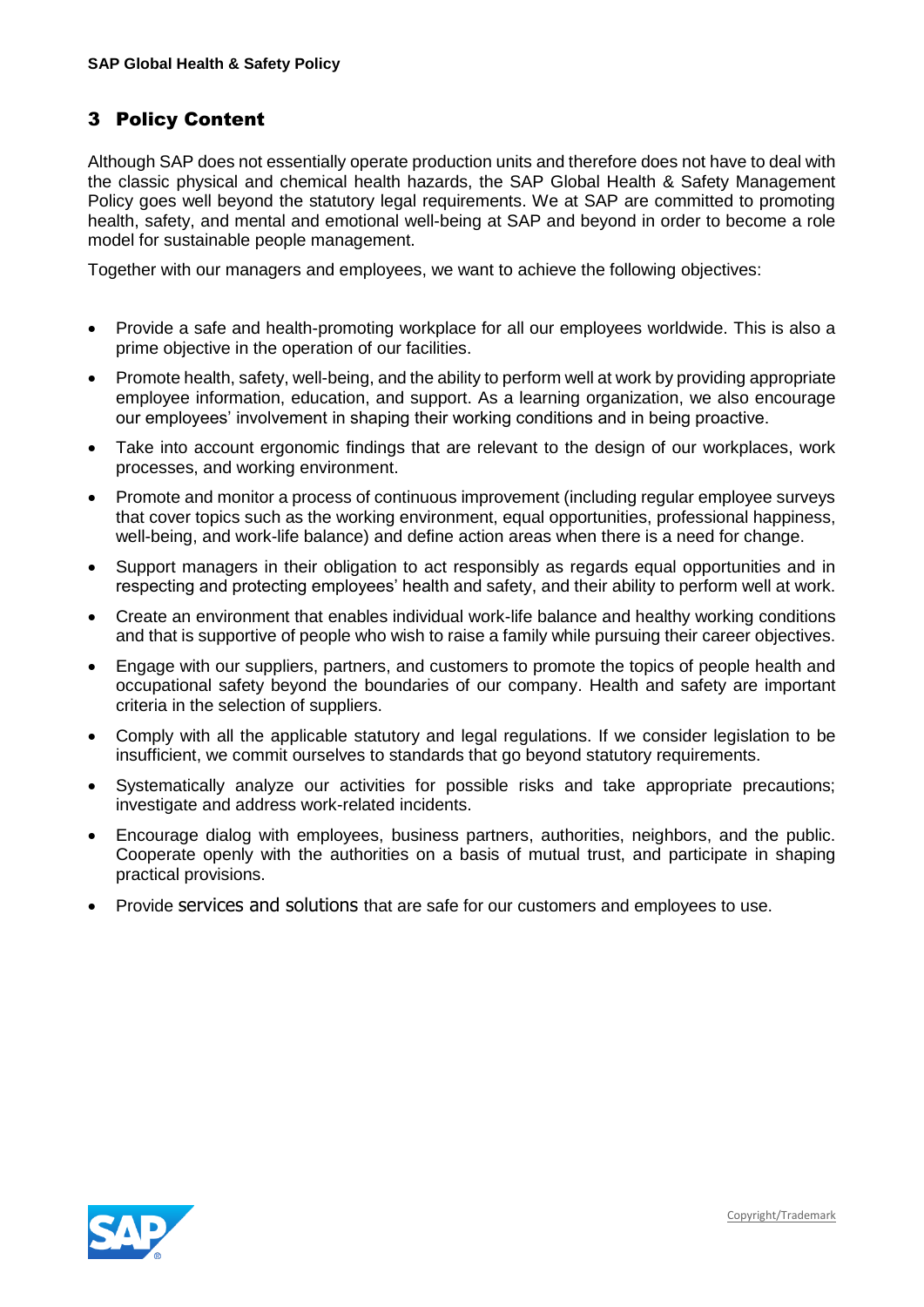We comply with all relevant regulations in the respective countries: Providing health services and health benefits (e.g. access for employees to Health Risk Assessments and Employee Assistance Programs).

- Ensuring physical premises safety in our work locations globally, either through dedicated SAP Facility Management personnel where we own office buildings, or through building management in locations where we lease office space.
- Providing ergonomic workplace reviews upon request.
- Providing consulting services for employees with specific physical needs or safety concerns through the Human Resources department and/or the Occupational Health Committee.
- Providing reasonable workstation accommodations to meet health or safety needs when requested by an employee.

### **THE MAIN GOALS FOR HEALTH & SAFETY MANAGEMENT AT SAP ARE:**

- Raising permanent awareness of employees and managers for health and well-being at work. Raise awareness amongst employees and managers about the various elements that determine health and well-being in the workplace and the relevance of these elements for sustainable performance.
- Maintain a working environment that takes account of ergonomic research and best-practice techniques, in which the personal physical and social needs of employees are fully respected, and where employees become increasingly engaged with the organization (as best demonstrated by long-term commitment).
- Cooperate with Global Risk Management to avert and manage external health hazards.
- Proactively improve measures to minimize health risks, also in the field of leadership and team culture.
- Help develop, improve, and sustain the reputation of SAP as an employer of choice.
- Enhance SAP's reputation as a global thought leader in the field of innovative health management, for example by cooperation with academic institutes and universities.
- Understand and meet market and customer expectations around the globe by playing a trusted partner role; thereby demonstrating cooperation with companies who have a strong commitment to creating a respectful working environment for their employees.
- Protect and improve the safety and health of all employees by preventing accidents at work and work-related commuting accidents, by avoiding or mitigating dangers and risks, and by implementing measures to create humane working conditions.
- Comply with the country specific safety regulations and SAP directives, including appropriate state-of-the-art occupational health and hygiene, and other ergonomic aspects.
- Integrate occupational health and safety in operational processes and the timely involvement of the representatives at an early stage to reduce downtimes caused by working conditions and to improve operational work routines through an optimum use of resources.